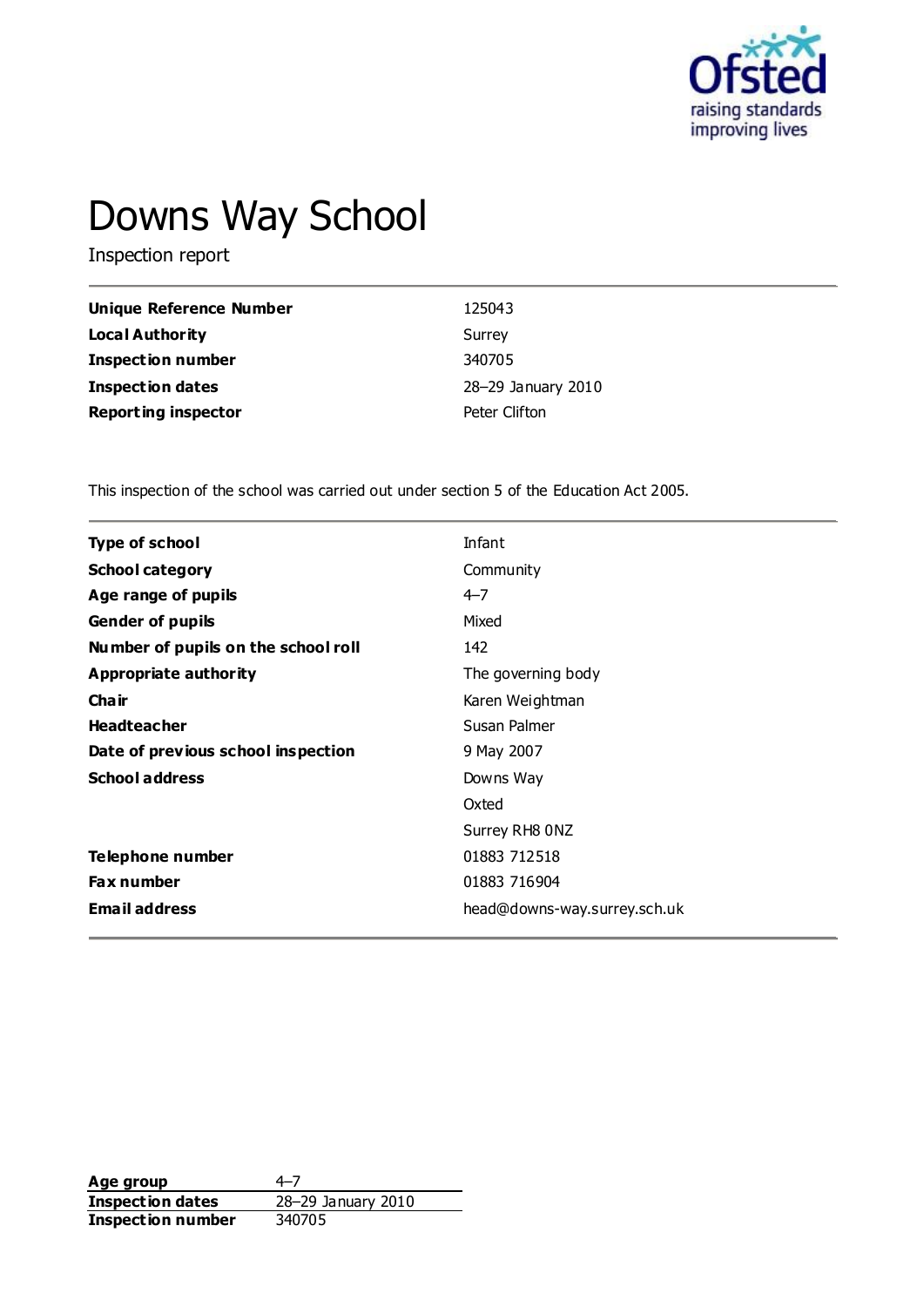The Office for Standards in Education, Children's Services and Skills (Ofsted) regulates and inspects to achieve excellence in the care of children and young people, and in education and skills for learners of all ages. It regulates and inspects childcare and children's social care, and inspects the Children and Family Court Advisory Support Service (Cafcass), schools, colleges, initial teacher training, work-based learning and skills training, adult and community learning, and education and training in prisons and other secure establishments. It rates council children's services, and inspects services for looked after children, safeguarding and child protection.

Further copies of this report are obtainable from the school. Under the Education Act 2005, the school must provide a copy of this report free of charge to certain categories of people. A charge not exceeding the full cost of reproduction may be made for any other copies supplied.

If you would like a copy of this document in a different format, such as large print or Braille, please telephone 08456 404045, or email **[enquiries@ofsted.gov.uk](mailto:enquiries@ofsted.gov.uk)**.

You may copy all or parts of this document for non-commercial educational purposes, as long as you give details of the source and date of publication and do not alter the documentation in any way.

Royal Exchange Buildings St Ann's Square Manchester M2 7LA

T: 08456 404045 Textphone: 0161 618 8524 E: **[enquiries@ofsted.gov.uk](mailto:enquiries@ofsted.gov.uk)** W: **[www.ofsted.gov.uk](http://www.ofsted.gov.uk/)**

© Crown copyright 2009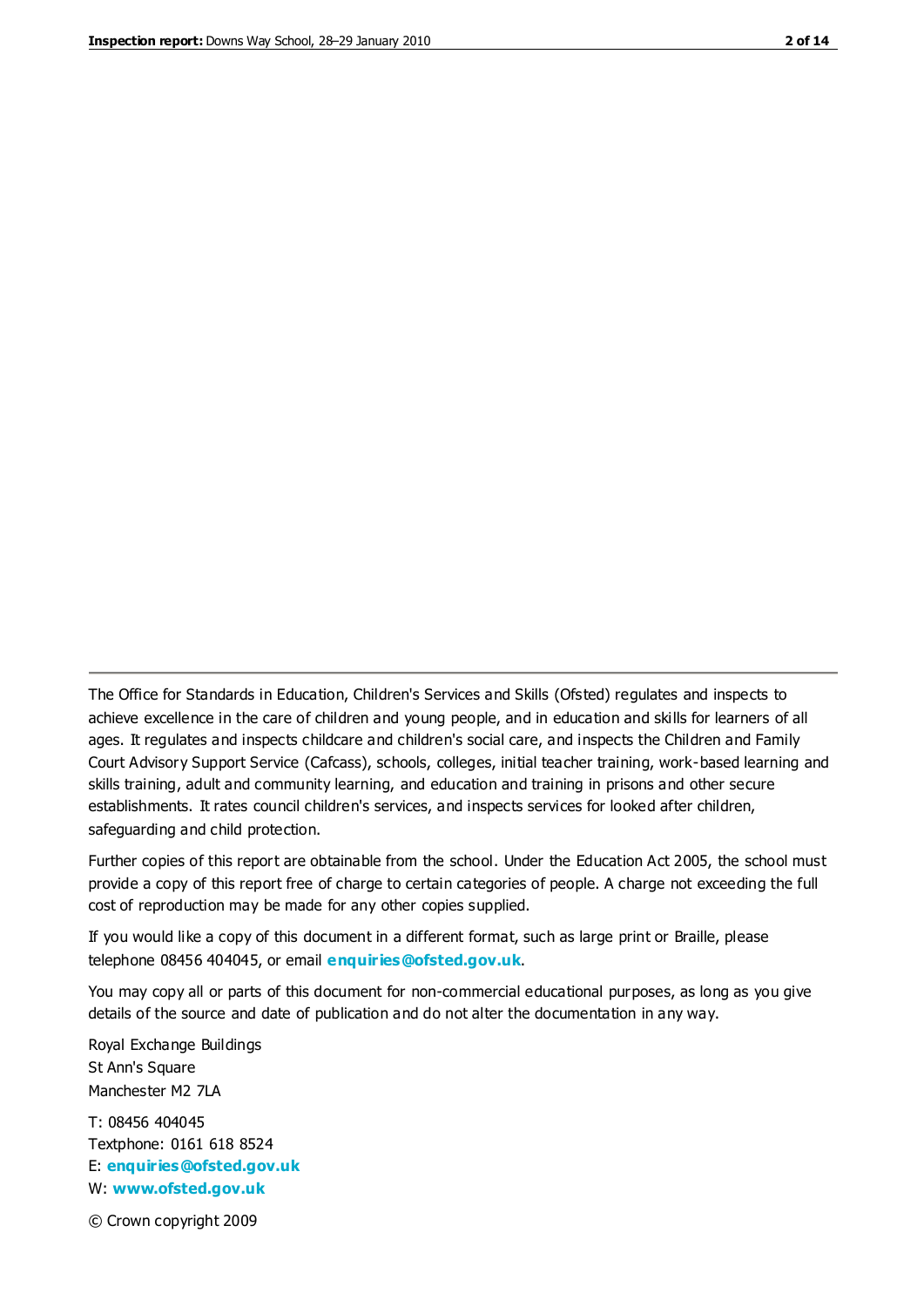## **Introduction**

This inspection was carried out by two additional inspectors. The inspectors spent the majority of their time looking at learning, visited eight lessons and observed all five teaching staff who worked in school on the days of the inspection. Meetings were held with governors, staff and pupils. They observed the school's work and looked at school documentation, including development planning, recent monitoring reports, safeguarding procedures and pupils' books. They analysed 68 responses to the parents' questionnaire and took account of the views of parents with whom they talked during the inspection.

The inspection team reviewed many aspects of the school's work. It looked in detail at the following:

- $\blacksquare$  the extent to which teaching promotes good progress for all groups of pupils in each year group, especially those who are more able
- $\blacksquare$  the effectiveness of the provision to promote higher standards in mathematics and writing
- how effectively leaders have used
- self-evaluation to improve the quality of teaching and learning
- information about pupils' progress to identify weaknesses and implement improvement.

## **Information about the school**

This is a smaller-than-average-size school. There are five classes. Children in the Early Years Foundation Stage are taught in two Reception classes which have an outside learning area. Pupils in Years 1 and 2 are taught in three mixed-age classes. The proportion of pupils who are entitled to free school meals is below average. Most pupils are of White British origin, with the next largest groups being of mixed heritage. The proportion of pupils with special educational needs and/or disabilities is below average, and most of these have literacy and numeracy needs.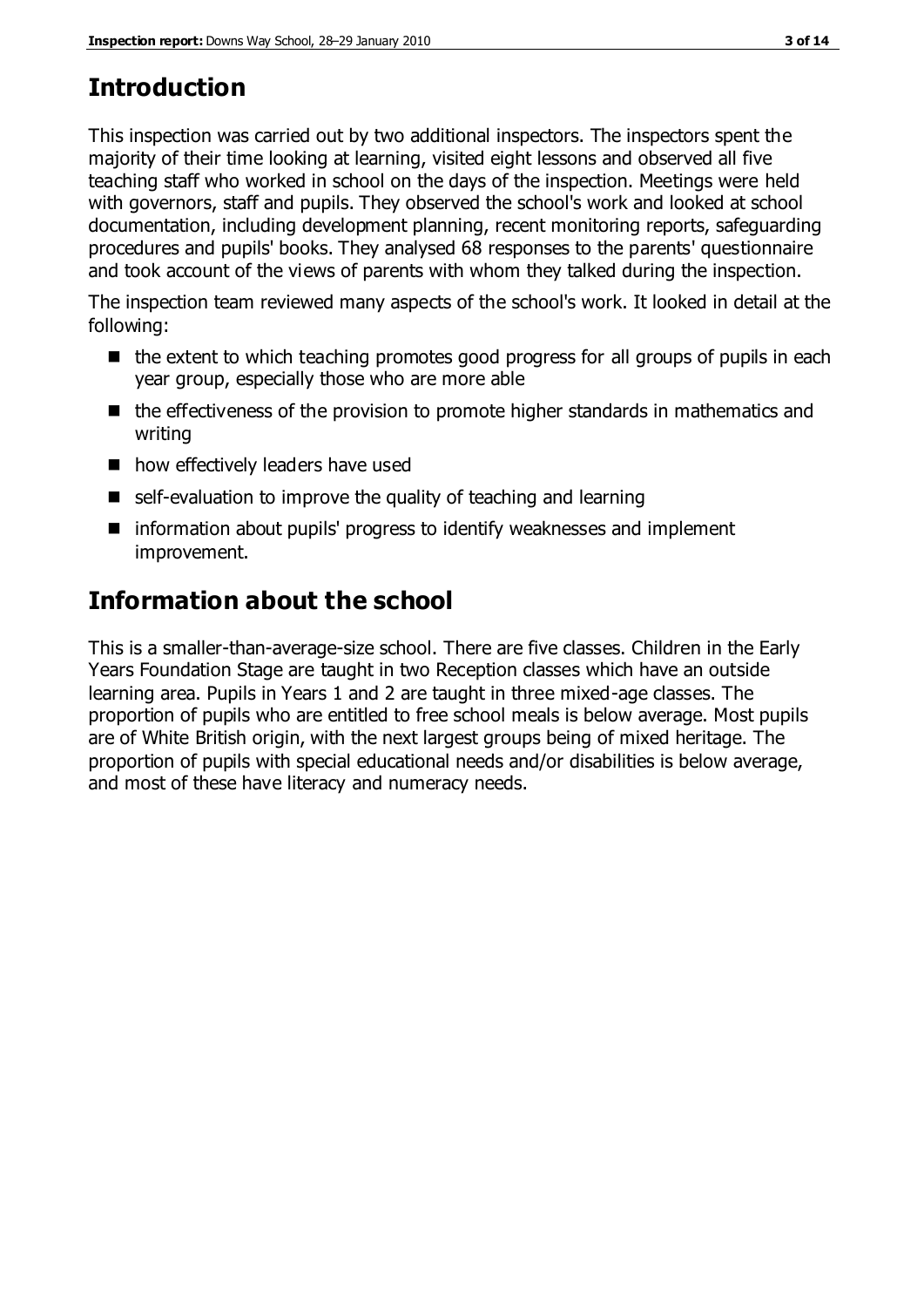**Inspection grades: 1 is outstanding, 2 is good, 3 is satisfactory, and 4 is inadequate** Please turn to the glossary for a description of the grades and inspection terms

## **Inspection judgements**

| Overall effectiveness: how good is the school? |  |
|------------------------------------------------|--|
|------------------------------------------------|--|

#### **The school's capacity for sustained improvement 3**

#### **Main findings**

Children start school with skills at least in line with expectations and often with a good base in terms of their social development, attitudes to learning and knowledge of number. Good provision in the Early Years Foundation Stage ensures that they make good progress and their attainment is above average in all areas of learning by the end of the Reception Year. Progress in Years 1 and 2 is satisfactory and pupils' attainment in reading, writing and mathematics remains above average. However, more able pupils do not always make the gains that they should, which means that the proportion that reach Level 3 at the end of Year 2 is not high enough. At times, the activities that these pupils are given in lessons lack sufficient challenge to take their learning on.

Satisfactory progress has been made in addressing the issues raised when the school was last inspected. There are more opportunities for pupils to discuss their ideas and share their thinking during 'paired talk' activities. Opportunities for pupils to get involved in problem-solving activities in mathematics are improving. Lesson observations have had an impact in improving some aspects of teaching but are not regular or focused enough on the learning of different groups of pupils. Sound self-evaluation ensures the headteacher and other leaders have a broadly accurate understanding of the school's strengths and weaknesses and what areas still need to be tackled. The school's success in enhancing provision for mathematics and improving use of the outdoor areas for learning indicate satisfactory capacity for sustained improvement. Analysis of pupils' progress has enabled the leadership to accurately identify key areas for further focus. However, the work of subject leaders in planning for improvements in provision in their areas of responsibility lacks sharpness, particularly in relation to increasing the proportion of pupils attaining higher levels at the end of Year 2. The use of targets in lessons is inconsistent and this results in pupils not having a clear enough idea about what they need to do to improve, particularly when they are writing.

The school has a lively atmosphere during lessons and playtimes. This is mainly because pupils express their views with considerable assurance. They are quick to respond to questions and give their views. On a few occasions this bubbles over and teachers have to remind the pupils about taking turns to speak. Relationships in lessons are good and teaching assistants effectively support pupils with special educational needs and/or disabilities. Adults ensure that there is a positive learning environment. Nearly all pupils say they are very happy. The pupils are cared for well and have a good understanding of how to keep safe. They know about healthy foods and regularly eat fruit. Additional opportunities to take exercise, for example, through attending sports clubs, are popular. The strength of pupils' social development is seen in the way they work together and cooperate, for instance, during wet play.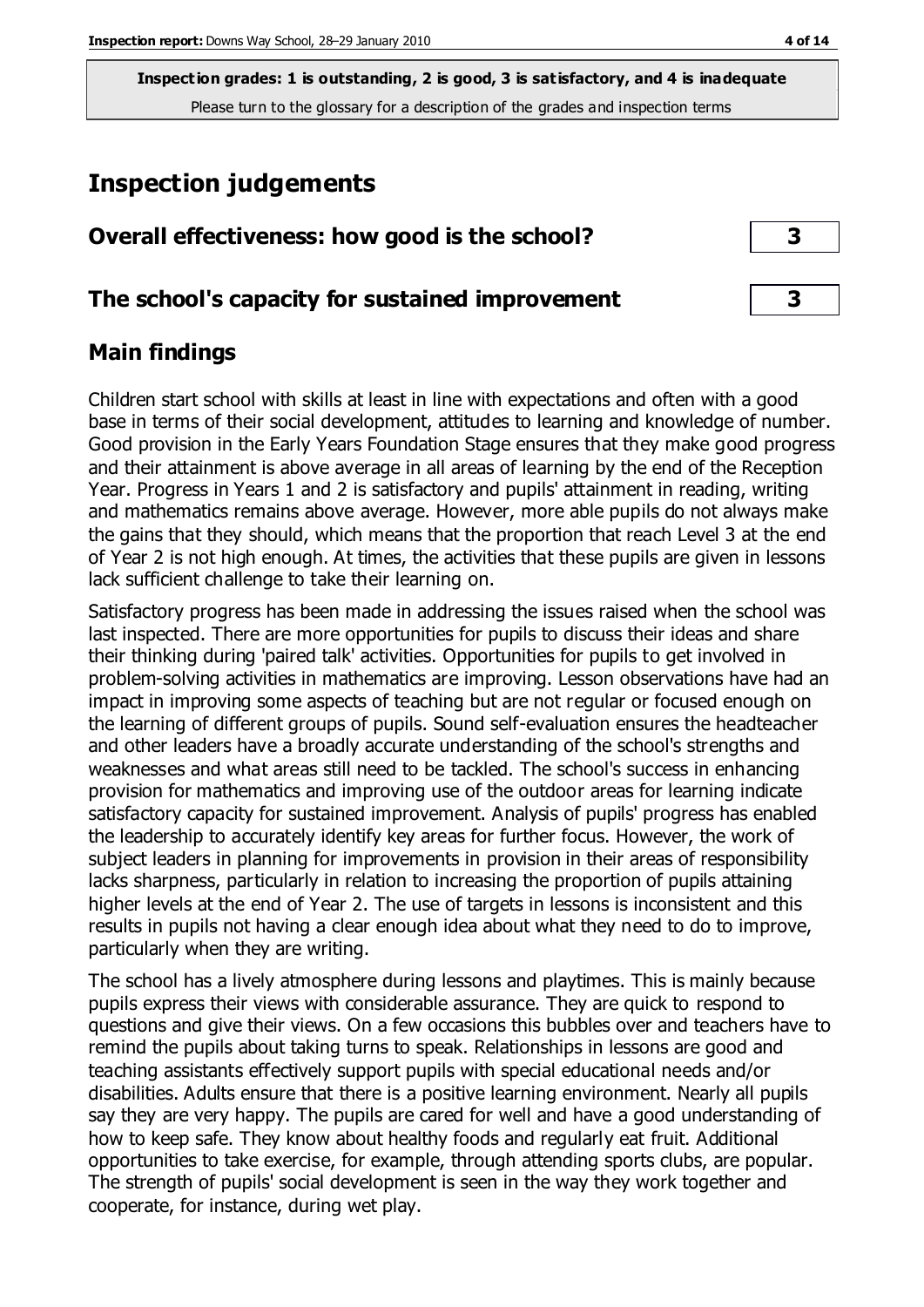**Inspection grades: 1 is outstanding, 2 is good, 3 is satisfactory, and 4 is inadequate** Please turn to the glossary for a description of the grades and inspection terms

#### **What does the school need to do to improve further?**

- **E** Ensure that all groups of pupils make progress at a consistent rate by:
	- sharpening the monitoring and evaluation of teaching and learning to give more regular and focused feedback about the effectiveness of provision for different groups of learners
	- improving the match of work to pupils' needs, particularly for more able pupils, and ensuring that they are clear about their targets for improvement
	- strengthening the role of subject coordinators in evaluating and leading developments in their areas of responsibility.
- Increase the proportion of pupils reaching the higher Level 3 so that, by the summer of 2011, results are significantly above those achieved nationally in reading, writing and mathematics.
- About 40% of the schools whose overall effectiveness is judged satisfactory may receive a monitoring visit by an Ofsted inspector before their next section 5 inspection.

#### **Outcomes for individuals and groups of pupils 3**

During the inspection, learning seen in most lessons was satisfactory. Pupils' interest and engagement was a positive feature of learning. They develop good information and communication technology (ICT) skills and are willing to help each other in group work. However, their learning slows, for example, in writing, when they are not sufficiently clear about what they are expected to achieve. Leaders have identified that a few boys make inconsistent progress in reading and secure strategies are in place to tackle this. Pupils with special educational needs and/or disabilities make similar progress to other pupils, often because of good additional support provided.

Pupils behave well, play safely together in the playground and are confident in the adults who look after them. They say that sometimes there is some silly behaviour but it is dealt with effectively by adults. Pupils contribute well to the school community by taking on a range of responsibilities. For example, they help to keep the extensive grounds looking attractive by planting bulbs and annuals. They are very active during playtimes, enjoying using skipping ropes and chasing around playing football. Their positive attitudes and good basic skills in literacy, numeracy and ICT prepare them well for the move to their next school. The pupils show a strong curiosity about the world around them. In a celebration assembly, the pupils participated confidently and joined in well with the singing. Most responded appropriately when given time to reflect and join in with the prayer. Over the past year attendance has been average. The most recent information shows an improving picture.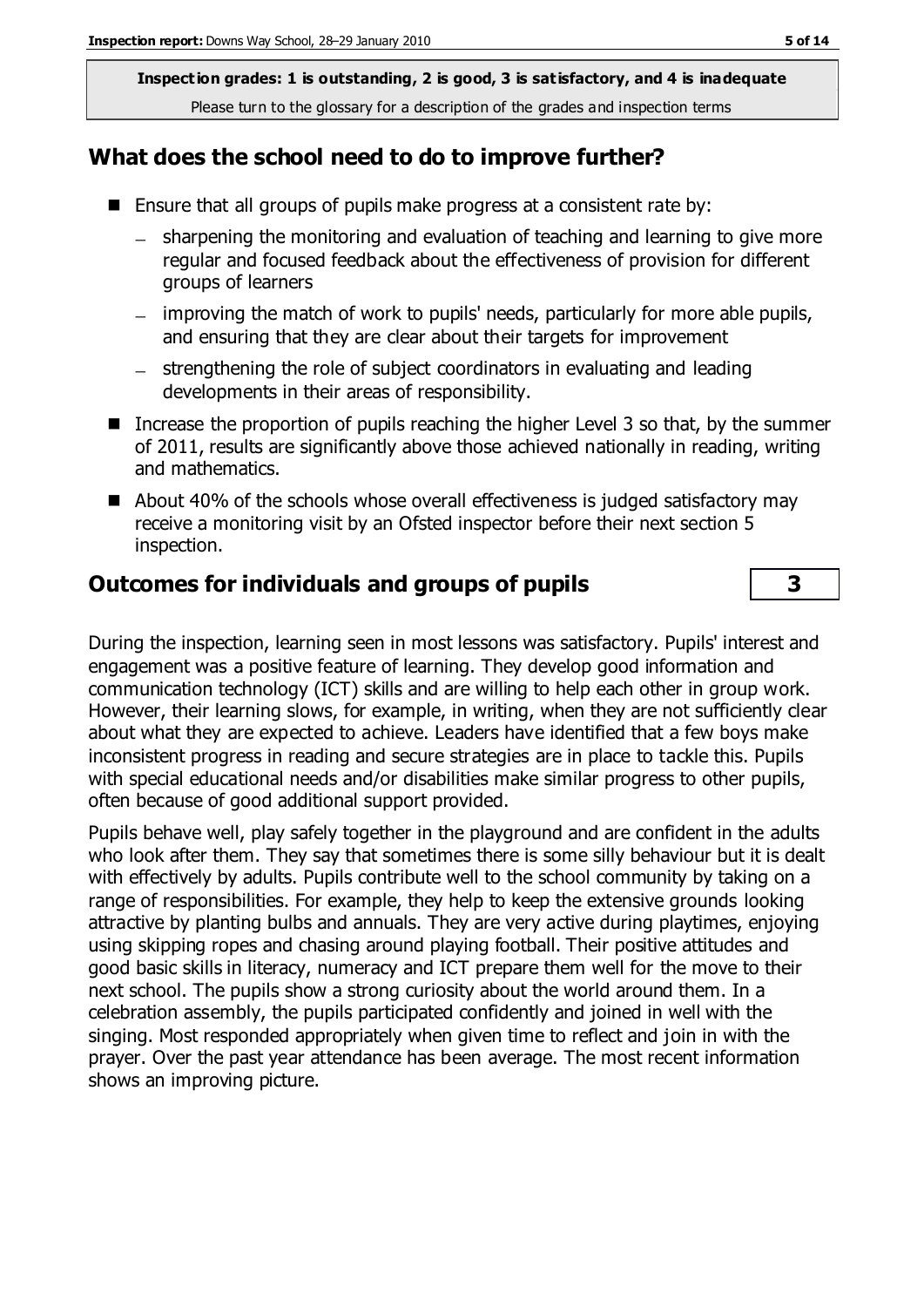## **Inspection grades: 1 is outstanding, 2 is good, 3 is satisfactory, and 4 is inadequate**

Please turn to the glossary for a description of the grades and inspection terms

These are the grades for pupils' outcomes

| Pupils' achievement and the extent to which they enjoy their learning                                                     |                |
|---------------------------------------------------------------------------------------------------------------------------|----------------|
| Taking into account:<br>Pupils' attainment <sup>1</sup>                                                                   | 2              |
| The quality of pupils' learning and their progress                                                                        | 3              |
| The quality of learning for pupils with special educational needs and/or disabilities<br>and their progress               |                |
| The extent to which pupils feel safe                                                                                      | $\mathbf{2}$   |
| Pupils' behaviour                                                                                                         |                |
| The extent to which pupils adopt healthy lifestyles                                                                       | 2              |
| The extent to which pupils contribute to the school and wider community                                                   | $\overline{2}$ |
| The extent to which pupils develop workplace and other skills that will contribute to<br>their future economic well-being |                |
| Taking into account:<br>Pupils' attendance <sup>1</sup>                                                                   |                |
| The extent of pupils' spiritual, moral, social and cultural development                                                   | 2              |

<sup>1</sup> The grades for attainment and attendance are: 1 is high; 2 is above average; 3 is broadly average; and 4 is low

#### **How effective is the provision?**

Good relationships and use of questioning are strengths in teaching. Teachers foster good discussion to help the pupils develop their thinking and explain their ideas. During the inspection, good teaching using the text of Little Red Riding Hood was used well in a Year 1/2 class to promote good reading and thinking skills. The teacher ensured all the pupils were actively engaged; their responses were well thought out. In contrast to this, learning in a few lessons slows because pupils are kept on the carpet for too long and work given is too easy. The pupils have targets for improvement. However, these are not detailed enough nor used to their fullest extent to help the pupils understand what they are aiming for.

Good personal and social provision makes a considerable contribution to the pupils' positive attitudes and well-being. Pupils say they like going to after-school clubs and making visits to different places. Curriculum organisation through themes helps teachers to make meaningful links between different subjects and there is an emphasis on outdoor learning, which the boys particularly enjoy. However, daily planning is not always detailed enough and, as a result, activities provided do not promote learning sufficiently well or meet the needs of pupils of differing abilities.

Arrangements to support and care for all pupils are good. Additional help and support is provided for those pupils who find it difficult to socialise and work together and this makes a real difference to the way they integrate with their peers. The 'buddy' system enables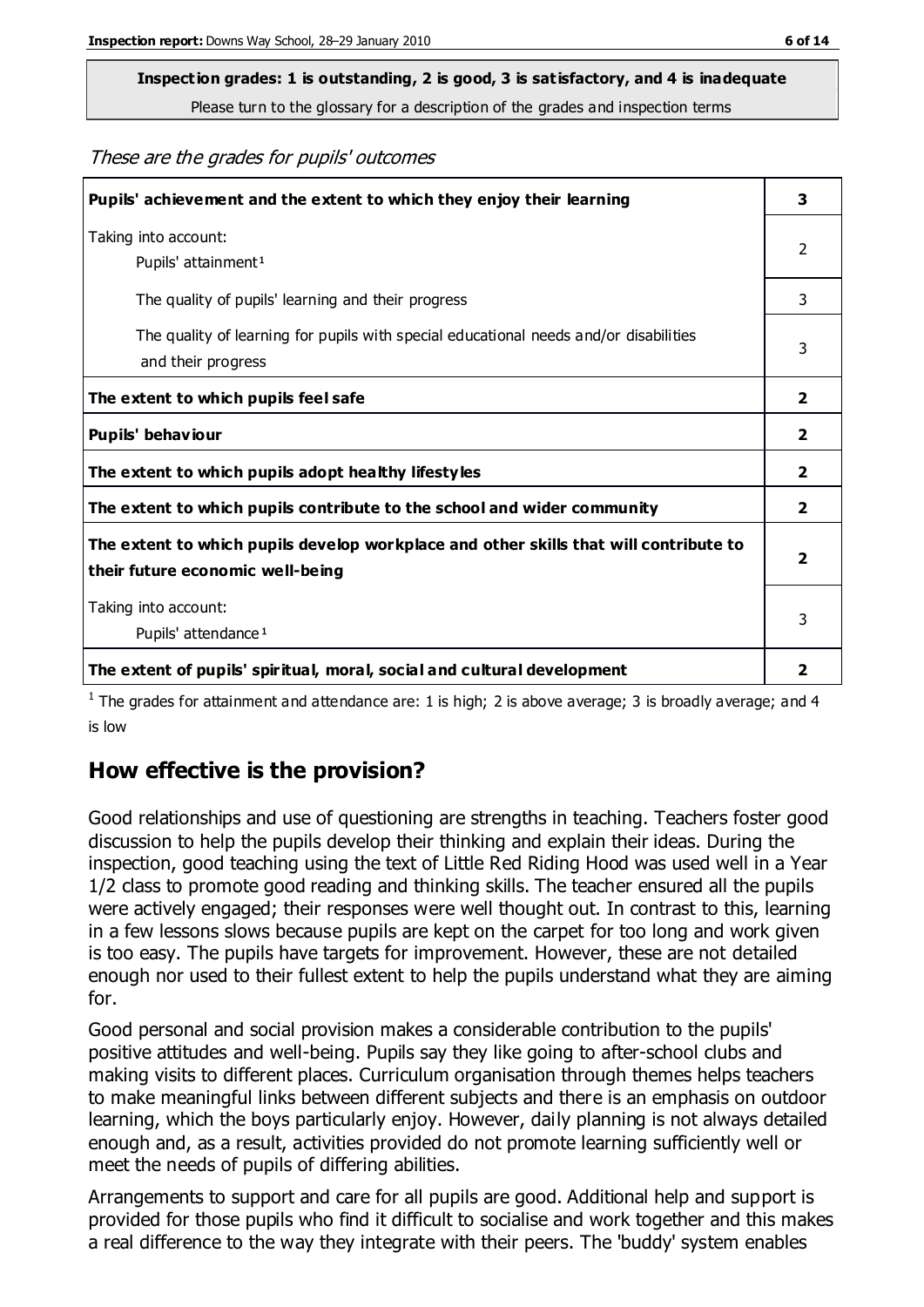**Inspection grades: 1 is outstanding, 2 is good, 3 is satisfactory, and 4 is inadequate** Please turn to the glossary for a description of the grades and inspection terms

pupils of different ages to work together. For example, Year 2 pupils read regularly with groups of Reception children.

These are the grades for the quality of provision

| The quality of teaching                                                                                    |  |
|------------------------------------------------------------------------------------------------------------|--|
| Taking into account:<br>The use of assessment to support learning                                          |  |
| The extent to which the curriculum meets pupils' needs, including, where relevant,<br>through partnerships |  |
| The effectiveness of care, guidance and support                                                            |  |

#### **How effective are leadership and management?**

Leaders are keen to seek further improvement. In joint observations with the headteacher during the inspection, she demonstrated an accurate view of the strengths and weaknesses of the lessons seen. However, this type of observation is not carried out regularly enough to gain a clear view of the effectiveness of teaching in ensuring that all groups of pupils are making equally good progress. The school's system to track the progress of pupils is regularly updated and the information is used to target groups who might need additional support. Provision to secure equal opportunities and tackle discrimination for all pupils is satisfactory. Governors meet their statutory responsibilities and a number of them regularly visit the school. They provide a satisfactory level of challenge to leaders. Policies and procedures are in place to ensure the pupils are kept safe and all staff have received child protection training. Leaders have a clear understanding of the school's local context and there are some good links with the immediate community. However pupils' awareness of life in multicultural Britain is underdeveloped and planning to strengthen this aspect of community cohesion is at an early stage of development.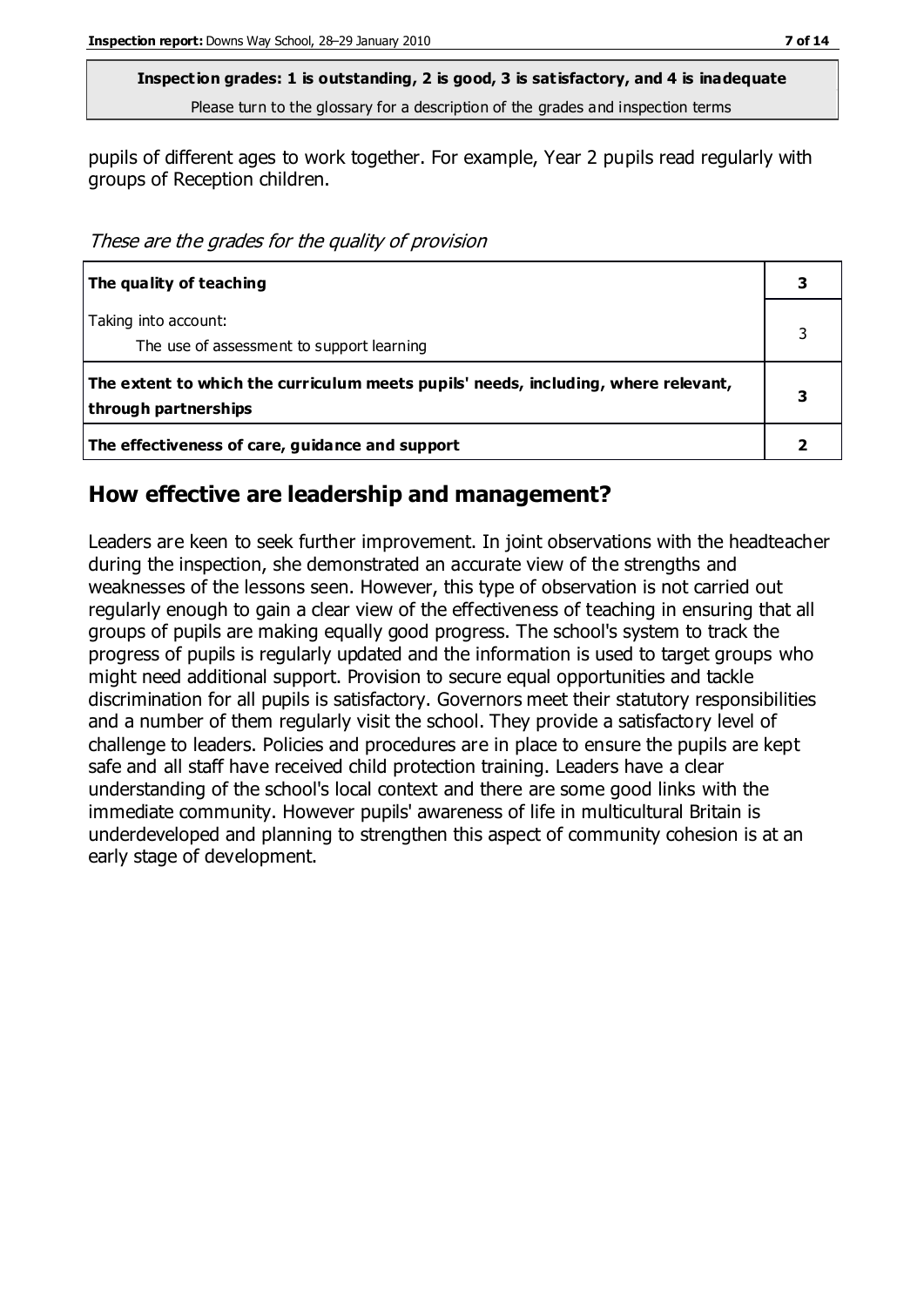**Inspection grades: 1 is outstanding, 2 is good, 3 is satisfactory, and 4 is inadequate**

Please turn to the glossary for a description of the grades and inspection terms

These are the grades for leadership and management

| The effectiveness of leadership and management in embedding ambition and driving<br>improvement                                                                  |   |
|------------------------------------------------------------------------------------------------------------------------------------------------------------------|---|
| Taking into account:<br>The leadership and management of teaching and learning                                                                                   | 3 |
| The effectiveness of the governing body in challenging and supporting the<br>school so that weaknesses are tackled decisively and statutory responsibilities met | 3 |
| The effectiveness of the school's engagement with parents and carers                                                                                             | 2 |
| The effectiveness of partnerships in promoting learning and well-being                                                                                           | 3 |
| The effectiveness with which the school promotes equality of opportunity and tackles<br>discrimination                                                           | 3 |
| The effectiveness of safeguarding procedures                                                                                                                     | 3 |
| The effectiveness with which the school promotes community cohesion                                                                                              |   |
| The effectiveness with which the school deploys resources to achieve value for money                                                                             |   |

#### **Early Years Foundation Stage**

Strengths in provision include the strong relationships and a well-planned curriculum that ensures that children learn effectively. The outdoor area is used well to promote learning. This was evident as the children and adults set up a 'stage' to encourage creative performance. Children sang and waved their pompoms with considerable energy, showing their good speaking skills. Children use equipment safely and share willingly. They use ICT confidently to support their learning. Planning ensures an effective balance between adultled activities and those the children choose for themselves. On the writing table, purposeful intervention by a teaching assistant encouraged the writing of simple words and sentences. A boy proudly read back what he had written. However, adults sometimes miss opportunities to intervene and prompt learning during children's independent activities. Leadership and management of the setting are good. The children's development is effectively tracked through the 'learning journals' to which parents are encouraged to contribute. The quality of provision is regularly evaluated by leaders and changes implemented to improve learning, for example, by enhancing children's use of the reading area.

| Overall effectiveness of the Early Years Foundation Stage                         |  |
|-----------------------------------------------------------------------------------|--|
| Taking into account:<br>Outcomes for children in the Early Years Foundation Stage |  |
| The quality of provision in the Early Years Foundation Stage                      |  |
| The effectiveness of leadership and management of the Early Years Foundation      |  |

These are the grades for the Early Years Foundation Stage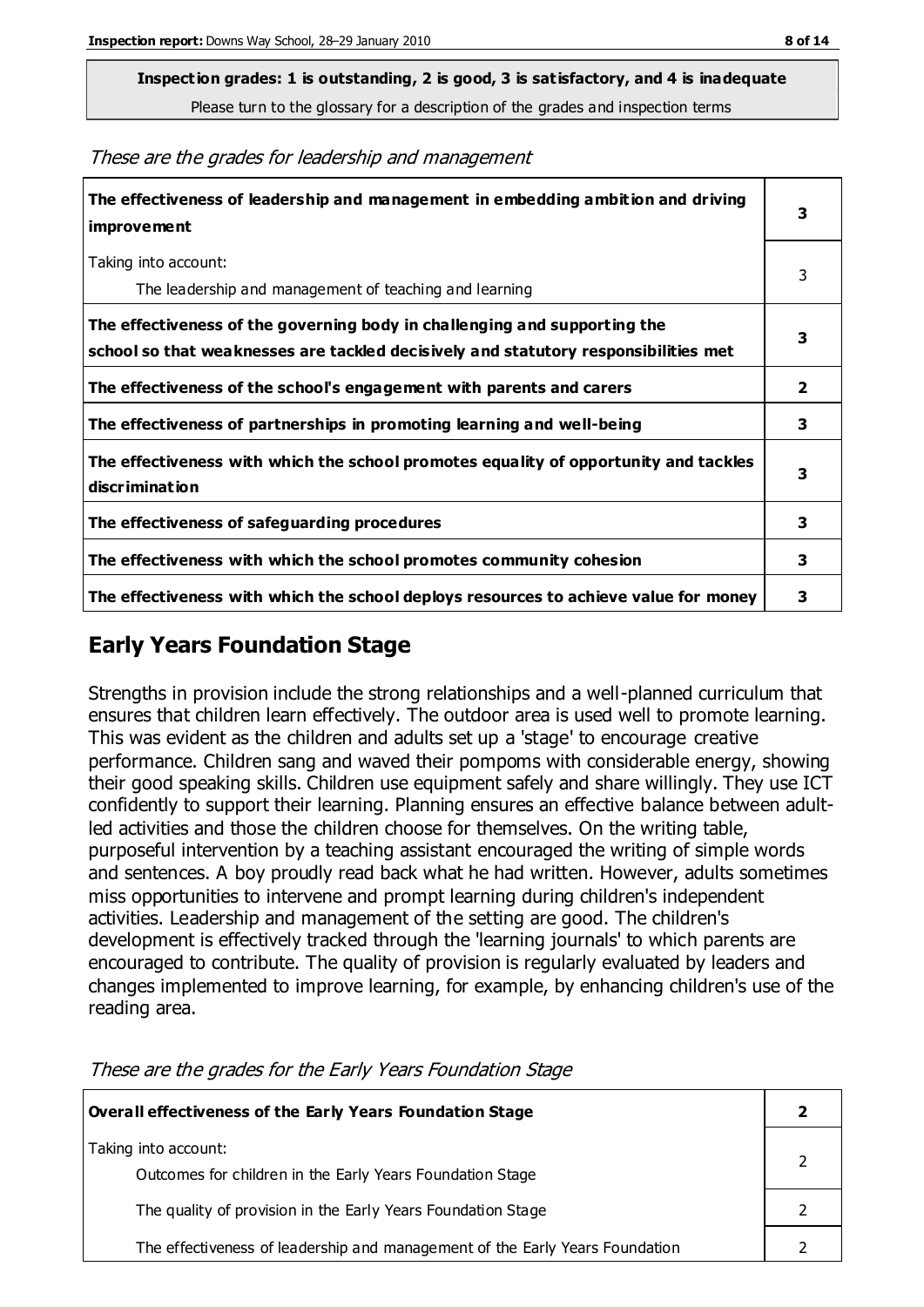**Inspection grades: 1 is outstanding, 2 is good, 3 is satisfactory, and 4 is inadequate**

Please turn to the glossary for a description of the grades and inspection terms

Stage

### **Views of parents and carers**

The questionnaires reflect a positive relationship with nearly all parents and carers. There were many positive comments indicating that their children are happy and doing well. Parents particularly appreciate the school's nurturing environment, the approachable and friendly staff and the great start made in the Early Years Foundation Stage. One parent commented: 'The school has a very welcoming atmosphere, very open to parents' involvement' a collaboration between the parents and school.' A few parents raised concerns about the progress their children make. Inspectors found some evidence to support these views.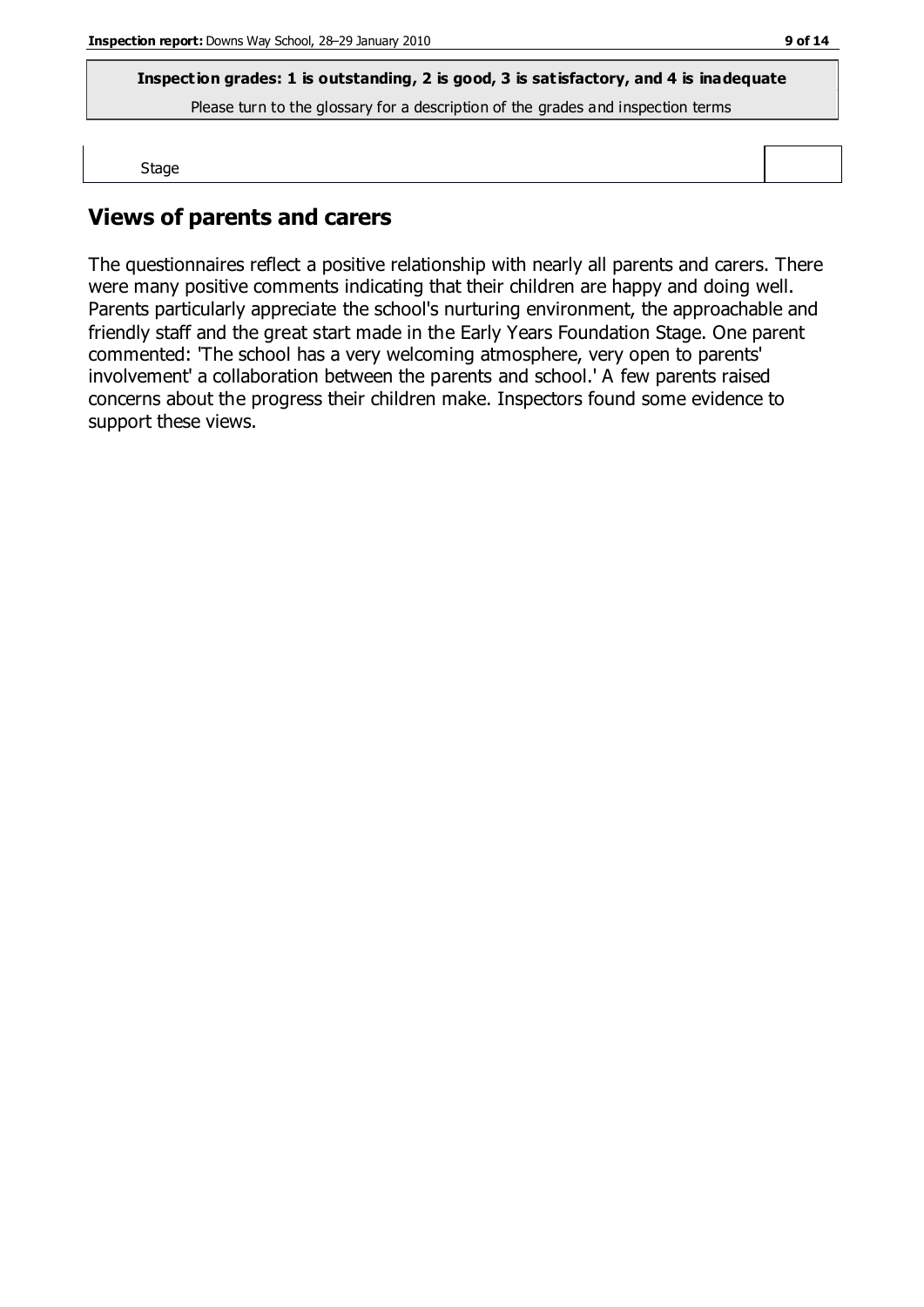#### **Responses from parents and carers to Ofsted's questionnaire**

Ofsted invited all the registered parents and carers of pupils registered at Downs Way School to complete a questionnaire about their views of the school.

In the questionnaire, parents and carers were asked to record how strongly they agreed with 13 statements about the school.

The inspection team received 68 completed questionnaires by the end of the on-site inspection. In total, there are 142 pupils registered at the school.

| <b>Statements</b>                                                                                                                                                                                                                                       | <b>Strongly</b><br>agree |               | <b>Agree</b> |               | <b>Disagree</b> | <b>Strongly</b><br>disagree |              |               |
|---------------------------------------------------------------------------------------------------------------------------------------------------------------------------------------------------------------------------------------------------------|--------------------------|---------------|--------------|---------------|-----------------|-----------------------------|--------------|---------------|
|                                                                                                                                                                                                                                                         | <b>Total</b>             | $\frac{0}{0}$ | <b>Total</b> | $\frac{1}{2}$ | <b>Total</b>    | $\frac{1}{2}$               | <b>Total</b> | $\frac{1}{2}$ |
| My child enjoys school                                                                                                                                                                                                                                  | 53                       | 78            | 14           | 21            | 0               | 0                           | $\mathbf{1}$ | $\mathbf{1}$  |
| The school keeps my child<br>safe                                                                                                                                                                                                                       | 50                       | 74            | 18           | 26            | 0               | 0                           | $\mathbf 0$  | $\mathbf 0$   |
| My school informs me about<br>my child's progress                                                                                                                                                                                                       | 37                       | 54            | 30           | 44            | 1               | $\mathbf{1}$                | $\mathbf 0$  | $\mathbf 0$   |
| My child is making enough<br>progress at this school                                                                                                                                                                                                    | 34                       | 54            | 30           | 44            | $\mathbf{1}$    | 1                           | $\mathbf 0$  | $\mathbf 0$   |
| The teaching is good at this<br>school                                                                                                                                                                                                                  | 42                       | 62            | 21           | 31            | 4               | 6                           | 0            | $\mathbf 0$   |
| The school helps me to<br>support my child's learning                                                                                                                                                                                                   | 39                       | 57            | 26           | 37            | 0               | $\mathbf{0}$                | 0            | $\mathbf 0$   |
| The school helps my child to<br>have a healthy lifestyle                                                                                                                                                                                                | 41                       | 60            | 25           | 37            | 0               | 0                           | 0            | $\pmb{0}$     |
| The school makes sure that<br>my child is well prepared for<br>the future (for example<br>changing year group,<br>changing school, and for<br>children who are finishing<br>school, entering further or<br>higher education, or entering<br>employment) | 32                       | 47            | 23           | 34            | $\overline{2}$  | 3                           | $\mathbf{1}$ | 1             |
| The school meets my child's<br>particular needs                                                                                                                                                                                                         | 33                       | 49            | 29           | 43            | 3               | 4                           | $\mathbf{1}$ | $\mathbf{1}$  |
| The school deals effectively<br>with unacceptable behaviour                                                                                                                                                                                             | 22                       | 32            | 36           | 53            | 5               | $\overline{7}$              | $\mathbf{1}$ | $\mathbf{1}$  |
| The school takes account of<br>my suggestions and concerns                                                                                                                                                                                              | 30                       | 44            | 32           | 47            | 4               | 6                           | $\mathbf{0}$ | $\mathbf{0}$  |
| The school is led and<br>managed effectively                                                                                                                                                                                                            | 38                       | 56            | 27           | 40            | $\overline{2}$  | 3                           | $\mathbf 0$  | $\mathbf 0$   |
| Overall, I am happy with my<br>child's experience at this<br>school                                                                                                                                                                                     | 45                       | 66            | 21           | 31            | $\overline{2}$  | 3                           | $\mathbf 0$  | $\pmb{0}$     |

The table above summarises the responses that parents and carers made to each statement. The percentages indicate the proportion of parents and carers giving that response out of the total number of completed questionnaires. Where one or more parents and carers chose not to answer a particular question, the percentages will not add up to 100%.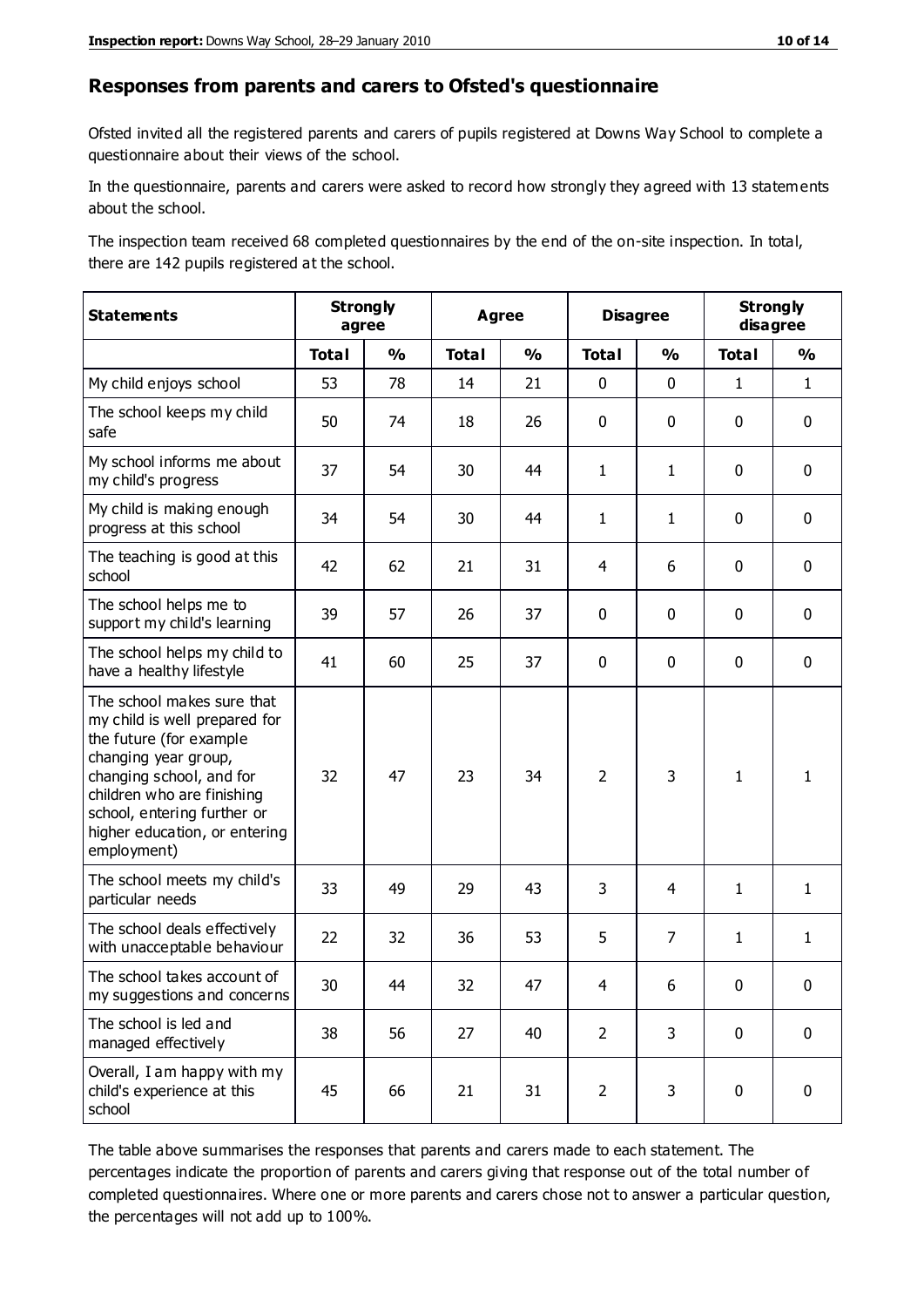## **Glossary**

| Grade   | <b>Judgement</b> | <b>Description</b>                                                                                                                                                                                                            |
|---------|------------------|-------------------------------------------------------------------------------------------------------------------------------------------------------------------------------------------------------------------------------|
| Grade 1 | Outstanding      | These features are highly effective. An outstanding school<br>provides exceptionally well for all its pupils' needs.                                                                                                          |
| Grade 2 | Good             | These are very positive features of a school. A school that<br>is good is serving its pupils well.                                                                                                                            |
| Grade 3 | Satisfactory     | These features are of reasonable quality. A satisfactory<br>school is providing adequately for its pupils.                                                                                                                    |
| Grade 4 | Inadequate       | These features are not of an acceptable standard. An<br>inadequate school needs to make significant improvement<br>in order to meet the needs of its pupils. Ofsted inspectors<br>will make further visits until it improves. |

#### **What inspection judgements mean**

#### **Overall effectiveness of schools inspected between September 2007 and July 2008**

|                       | Overall effectiveness judgement (percentage of schools) |      |                     |                   |
|-----------------------|---------------------------------------------------------|------|---------------------|-------------------|
| <b>Type of school</b> | <b>Outstanding</b>                                      | Good | <b>Satisfactory</b> | <b>Inadequate</b> |
| Nursery schools       | 39                                                      | 58   | 3                   |                   |
| Primary schools       | 13                                                      | 50   | 33                  | 4                 |
| Secondary schools     | 17                                                      | 40   | 34                  | 9                 |
| Sixth forms           | 18                                                      | 43   | 37                  | $\overline{2}$    |
| Special schools       | 26                                                      | 54   | 18                  | $\mathcal{P}$     |
| Pupil referral units  | 7                                                       | 55   | 30                  |                   |
| All schools           | 15                                                      | 49   | 32                  | 5                 |

New school inspection arrangements were introduced on 1 September 2009. This means that inspectors now make some additional judgements that were not made previously.

The data in the table above were reported in the Annual Report of Her Majesty's Chief Inspector of Education, Children's Services and Skills 2007/08.

Percentages are rounded and do not always add exactly to 100. Secondary school figures include those that have sixth forms, and sixth form figures include only the data specifically for sixth form inspection judgements.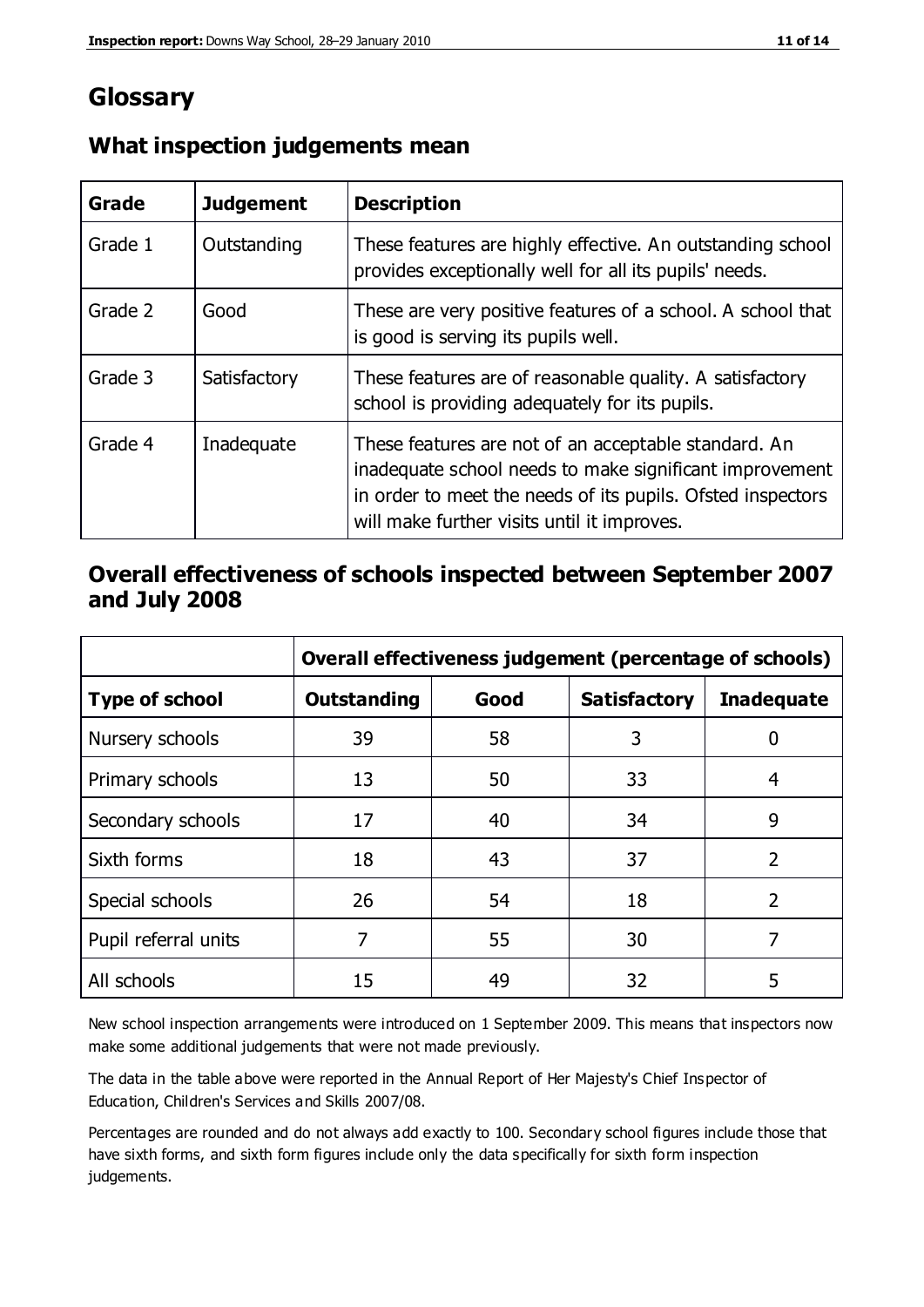## **Common terminology used by inspectors**

| Achievement:               | the progress and success of a pupil in their learning,<br>development or training.                                                                                                                                                          |
|----------------------------|---------------------------------------------------------------------------------------------------------------------------------------------------------------------------------------------------------------------------------------------|
| Attainment:                | the standard of the pupils' work shown by test and<br>examination results and in lessons.                                                                                                                                                   |
| Capacity to improve:       | the proven ability of the school to continue<br>improving. Inspectors base this judgement on what<br>the school has accomplished so far and on the quality<br>of its systems to maintain improvement.                                       |
| Leadership and management: | the contribution of all the staff with responsibilities,<br>not just the headteacher, to identifying priorities,<br>directing and motivating staff and running the school.                                                                  |
| Learning:                  | how well pupils acquire knowledge, develop their<br>understanding, learn and practise skills and are<br>developing their competence as learners.                                                                                            |
| Overall effectiveness:     | inspectors form a judgement on a school's overall<br>effectiveness based on the findings from their<br>inspection of the school. The following judgements,<br>in particular, influence what the overall effectiveness<br>judgement will be. |
|                            | The school's capacity for sustained<br>improvement.                                                                                                                                                                                         |
|                            | Outcomes for individuals and groups of pupils.                                                                                                                                                                                              |
|                            | The quality of teaching.                                                                                                                                                                                                                    |
|                            | The extent to which the curriculum meets<br>pupils' needs, including, where relevant,<br>through partnerships.                                                                                                                              |
|                            | The effectiveness of care, guidance and<br>support.                                                                                                                                                                                         |
| Progress:                  | the rate at which pupils are learning in lessons and<br>over longer periods of time. It is often measured by<br>comparing the pupils' attainment at the end of a key                                                                        |

stage with their attainment when they started.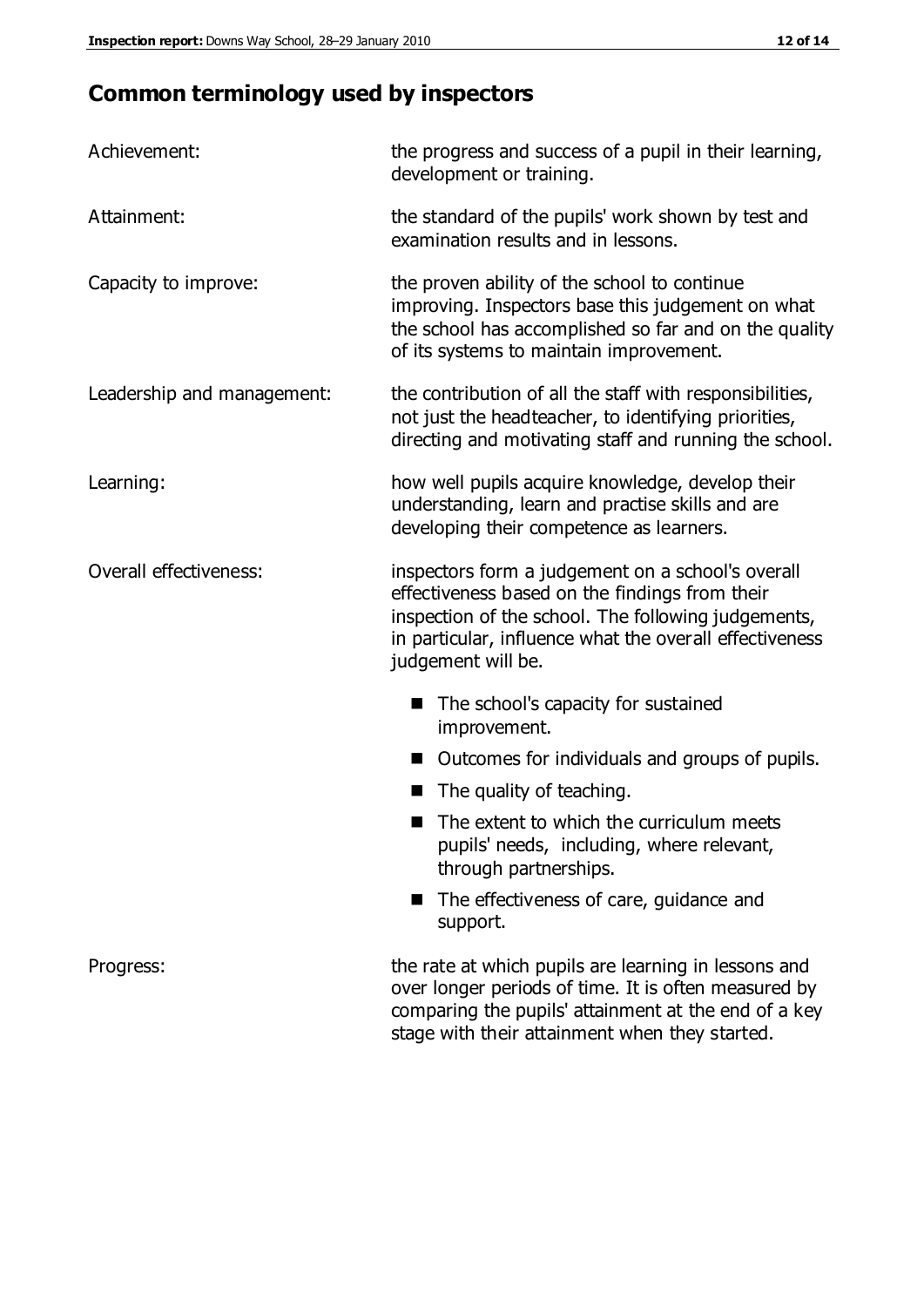#### **This letter is provided for the school, parents and carers to share with their children. It describes Ofsted's main findings from the inspection of their school.**

30 January 2010

#### Dear Pupils

#### **Inspection of Downs Way School, Oxted RH8 0NZ**

Thank you for the warm welcome you gave us when we visited your school. We enjoyed looking at your work, seeing you in lessons and talking to so many of you. We were very impressed by your friendliness and how clearly and confidently you expressed your opinions. You go to a satisfactory school. The adults in the school care for you well. We were impressed by the very positive attitudes that nearly all of you have to learning.

This is what we found.

- You get off to a great start in the Early Years Foundation Stage.
- In Years 1 and 2 you make satisfactory progress in your lessons and reach standards which are above average.
- You are helpful to others and nearly all of you say that you are very happy in school.
- Teachers ensure you have good opportunities to answer questions and discuss your ideas with each other.
- You are active during playtimes and contribute eagerly in lessons.
- There are a growing number of opportunities for you to solve problems in mathematics.
- You develop good skills which prepare you well for junior school.

We have asked your headteacher and the other adults to do these things so that you can do even better in reading, writing and mathematics.

- Make sure that you all make as much progress as you can by giving you work that is just at the right level, helping you to understand your targets and checking regularly that you are learning as much as possible in lessons.
- Make sure that those of you who are quick to learn reach the highest possible levels in your reading, writing and mathematics at the end of Year 2.

You can help by always coming to school unless you are unwell.

Yours sincerely

Peter Clifton Lead Inspector